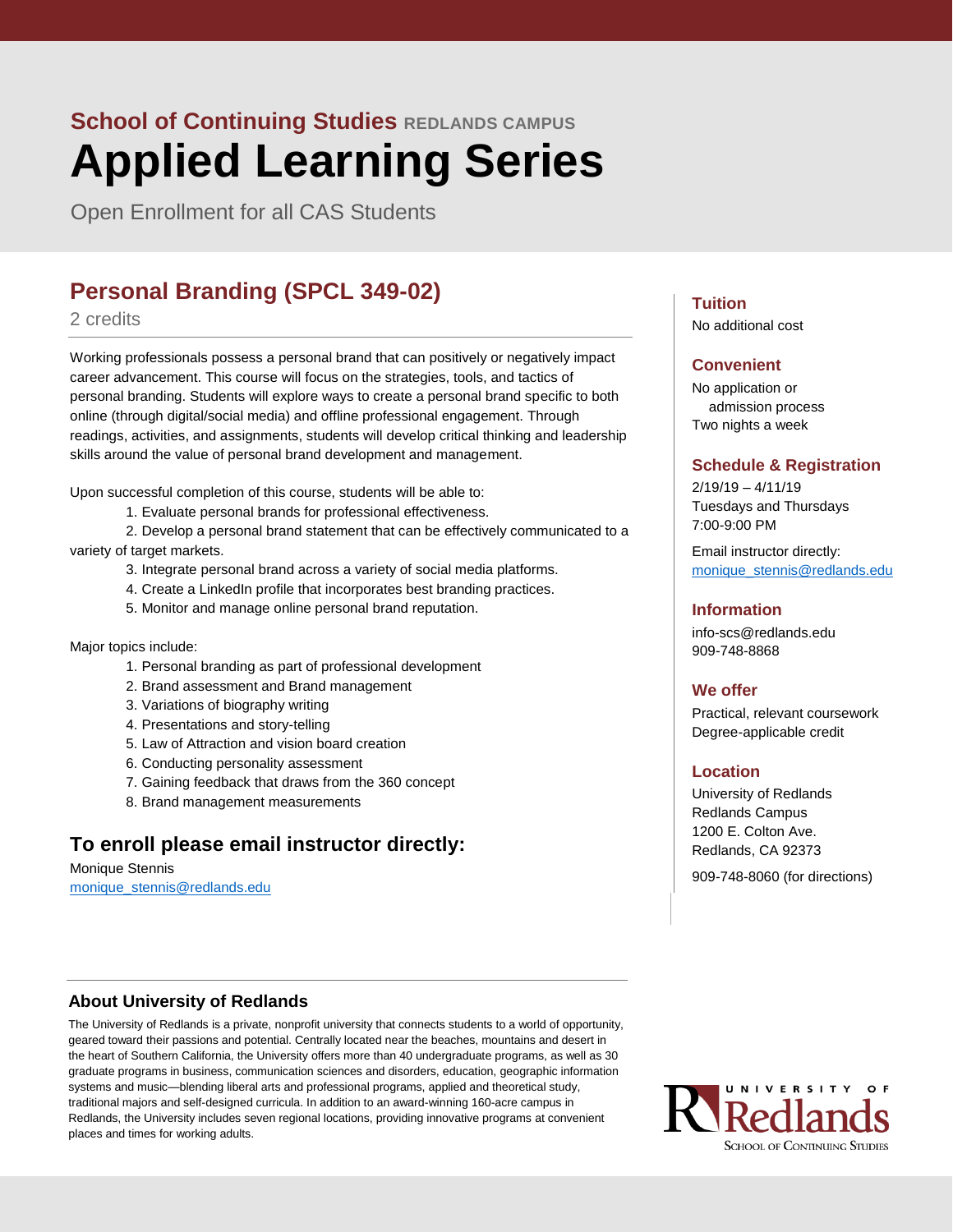Open Enrollment for all CAS Students

# **Excel Essentials I (SPCL 136-03)**

#### 2 credits

This course provides an overview of basic spreadsheet concepts using Microsoft Excel. It is intended for anyone who needs to develop fundamental spreadsheet skills for the education or business setting. Learn common Microsoft Excel tasks including: spreadsheet navigation and design, common functions and formulas, data interpretation and organization, application of basic business statistical methods, and tools, menus, and automated techniques.

Upon successful completion of this course, students will be able to:

- 1. Navigate, construct and format Excel spreadsheets
- 2. Identify and apply common mathematical formulas in Excel
- 3. Interpret and organize data in an Excel spreadsheet
- 4. Apply basic business statistical methods to everyday situations using Excel
- 5. Apply functions and formulas in Excel
- 6. Use various tools, menus and automated techniques in Excel

Major topics include:

- 1. Introduction to Excel
- 2. Basic spreadsheet and workbook design
- 3. Entering and formatting data in Excel
- 4. Common business math applications in Excel
- 5. Basic statistical methods using Excel
- 6. Interpreting data in Excel

## **To enroll please email instructor directly:**

Humphrey Ogot [humphrey\\_ogot@redlands.edu](mailto:humphrey_ogot@redlands.edu)

#### **Tuition**

No additional cost

#### **Convenient**

No application or admission process Two nights a week

#### **Schedule & Registration**

 $2/19/19 - 4/11/19$ Tuesdays and Thursdays 7:00-9:00 PM

Email instructor directly: [humphrey\\_ogot@redlands.edu](mailto:humphrey_ogot@redlands.edu)

#### **Information**

info-scs@redlands.edu 909-748-8868

#### **We offer**

Practical, relevant coursework Degree-applicable credit

#### **Location**

University of Redlands Redlands Campus 1200 E. Colton Ave. Redlands, CA 92373

909-748-8060 (for directions)

#### **About University of Redlands**

The University of Redlands is a private, nonprofit university that connects students to a world of opportunity, geared toward their passions and potential. Centrally located near the beaches, mountains and desert in the heart of Southern California, the University offers more than 40 undergraduate programs, as well as 30 graduate programs in business, communication sciences and disorders, education, geographic information systems and music—blending liberal arts and professional programs, applied and theoretical study, traditional majors and self-designed curricula. In addition to an award-winning 160-acre campus in Redlands, the University includes seven regional locations, providing innovative programs at convenient places and times for working adults.

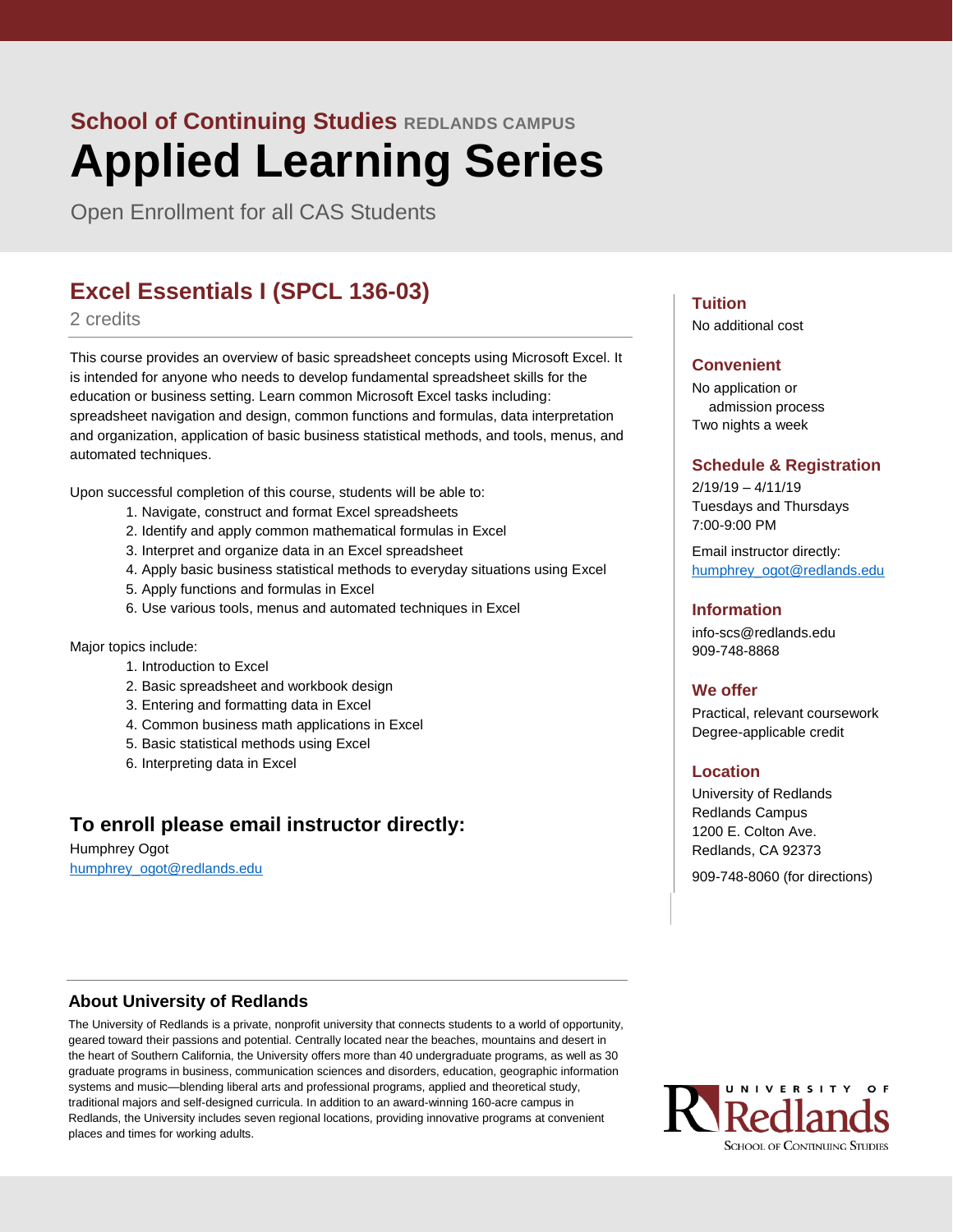Open Enrollment for all CAS Students

## **Visual Persuasion (SPCL 138-02)**

#### 2 credits

Introduction to the concepts of commercial graphic design in the context of visual presentations. Students will develop an understanding of the four basic principles of design (contrast, repetition, alignment, proximity) applied to visual presentations that are planned, created, and executed by individuals in any degree program, industry, or profession.

Upon successful completion of this course, students will be able to:

1. Plan, create, and execute effective presentations that result in the audience retention of key messages.

2. Demonstrate an understanding of the principles of design applied to visual presentations; and, using design critique language, identify when those rules are being broken.

3. Identify intellectual property and the ethical use of online assets.

4. Create presentations that reflect Universal Design principles, accessible to those with disabilities.

5. Make the world a better place by creating thoughtful, visually interesting, and memorable PowerPoint presentations throughout academic and professional careers.

#### Major topics include:

1. Presentation tools: PowerPoint, Prezi, Keynote, Google Slides, and more (including analog tools: whiteboards, post-it note posters, sticky notes)

2. The basic principles of design: Contrast, Repetition, Alignment, Proximity

3. The basic principles of presentation structure (outline, writing): Clarity, Relevance, Animation, Plot

4. Design elements: Backgrounds, Colors, Fonts, Photos, Illustrations

5. Ethics and intellectual property

6. Logistics: Technology, room set up, backup plan, troubleshooting, etc.

## **To enroll please email instructor directly:**

Theresa Ellis [theresa\\_ellis@redlands.edu](mailto:theresa_ellis@redlands.edu)

#### **About University of Redlands**

The University of Redlands is a private, nonprofit university that connects students to a world of opportunity, geared toward their passions and potential. Centrally located near the beaches, mountains and desert in the heart of Southern California, the University offers more than 40 undergraduate programs, as well as 30 graduate programs in business, communication sciences and disorders, education, geographic information systems and music—blending liberal arts and professional programs, applied and theoretical study, traditional majors and self-designed curricula. In addition to an award-winning 160-acre campus in Redlands, the University includes seven regional locations, providing innovative programs at convenient places and times for working adults.

#### **Tuition**

No additional cost

#### **Convenient**

No application or admission process Two nights a week

#### **Schedule & Registration**

2/18/19 – 4/10/19 Mondays and Wednesdays 7:00-9:00 PM

Email instructor directly: [theresa\\_ellis@redlands.edu](mailto:theresa_ellis@redlands.edu)

#### **Information**

info-scs@redlands.edu 909-748-8868

#### **We offer**

Practical, relevant coursework Degree-applicable credit

#### **Location**

University of Redlands Redlands Campus 1200 E. Colton Ave. Redlands, CA 92373

909-748-8060 (for directions)